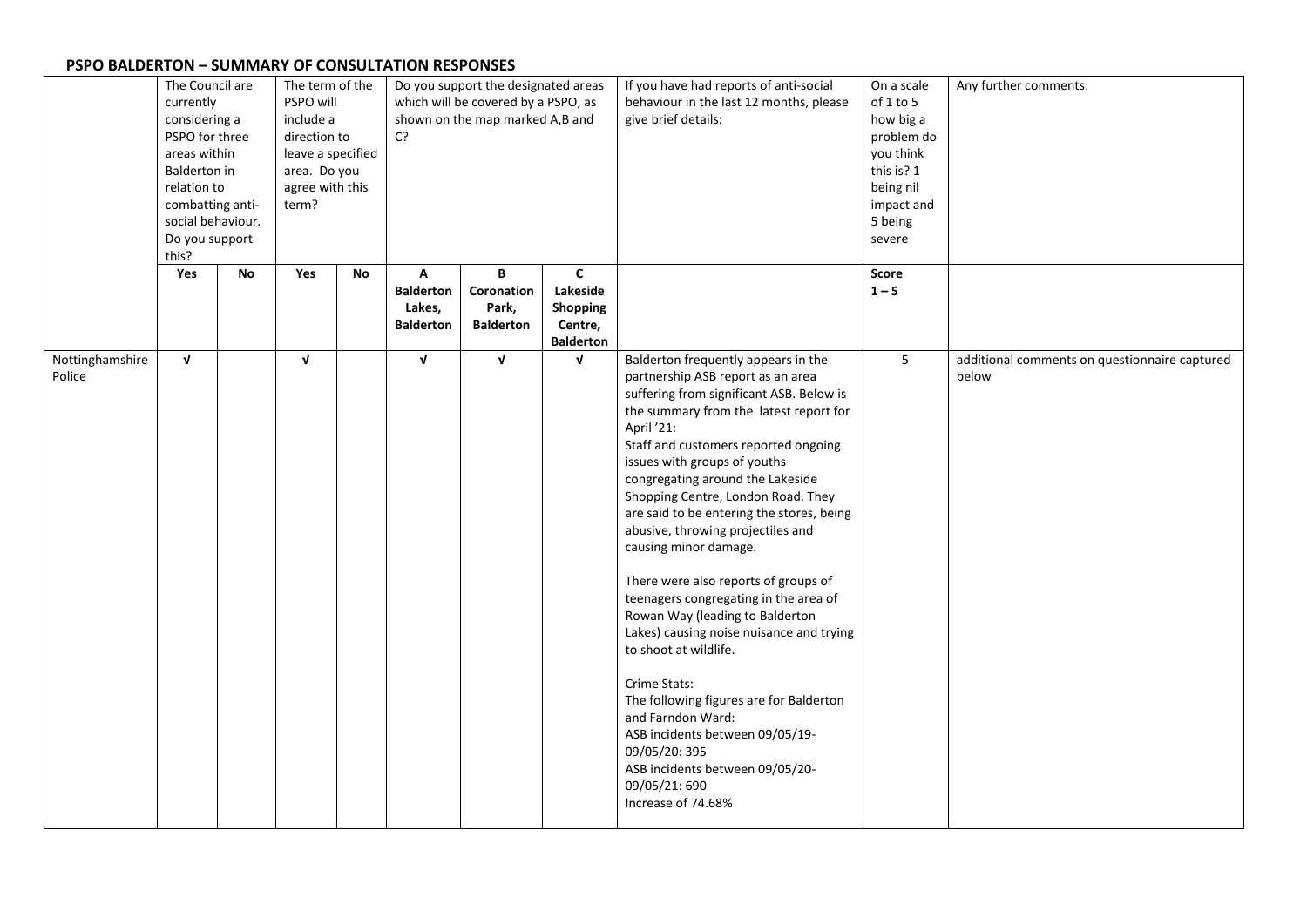| Nottinghamshire<br>Fire & Rescue                          | $\mathbf{v}$ | $\mathbf{v}$ | $\mathbf{v}$ | $\mathbf{v}$ | $\mathbf{v}$ | This is clearly a huge amount of ABS to<br>be taking place in a relatively small area<br>and has a detrimental impact on those<br>who live, work and visit the locality. As<br>a result of reported ASB, complaints<br>from residents and Councillors I have<br>over the last year taken the decision to<br>increase officers enforcement powers<br>and authorised a Police Authority<br>dispersal order in Balderton on 3<br>occasions.<br>No reports | $\mathbf{1}$ | additional comments on questionnaire captured<br>below                                                                                                                                                   |
|-----------------------------------------------------------|--------------|--------------|--------------|--------------|--------------|--------------------------------------------------------------------------------------------------------------------------------------------------------------------------------------------------------------------------------------------------------------------------------------------------------------------------------------------------------------------------------------------------------------------------------------------------------|--------------|----------------------------------------------------------------------------------------------------------------------------------------------------------------------------------------------------------|
| Service<br>NCC<br>Communities<br>Team                     | $\mathbf{v}$ | $\mathbf{v}$ | $\mathbf{v}$ | $\mathbf{v}$ | $\mathbf{v}$ | I do not directly deal with reports of<br>ASB as this is not part of my role.<br>However, I am a member of the<br>Bassetlaw and Newark and Sherwood<br>Community Safety Partnership Delivery<br>Group and partners from NSDC Public<br>Protection & Police update the group<br>on all matters of ASB, including<br>numerous at this location.                                                                                                          | 4            | No additional comments provided                                                                                                                                                                          |
| Antonio's Fish<br>Bar, Lakeside<br><b>Shopping Centre</b> | $\mathbf{v}$ | $\mathbf{v}$ | $\mathbf v$  | $\mathbf{v}$ | $\mathbf{v}$ |                                                                                                                                                                                                                                                                                                                                                                                                                                                        | 4            | Tel. call with Mr Correia on 25/5/21. He<br>confirmed that he had ticked No to the first two<br>questions on the questionnaire in error. He<br>does support the PSPO and the terms of the<br><b>PSPO</b> |
| Balderton<br>Carpets                                      | $\mathbf{v}$ | $\mathbf{v}$ | $\mathbf{v}$ | $\mathbf{v}$ | $\mathbf{v}$ | Several issues with pupils from Newark<br>Academy but the school is aware and<br>supporting them.                                                                                                                                                                                                                                                                                                                                                      | 5            | No additional comments provided                                                                                                                                                                          |
| <b>Balderton Parish</b><br>Council                        | $\mathbf{v}$ | $\mathbf v$  | $\mathbf{v}$ | $\sqrt{ }$   | $\mathbf{v}$ | Ongoing reports ranging from wildlife<br>being killed at the Lakes to young<br>people on Coronation Park (setting off<br>fireworks, firing ball bearings, kicking<br>fence panels of neighbouring<br>properties, etc)                                                                                                                                                                                                                                  | 4            | additional comments on questionnaire captured<br>below                                                                                                                                                   |
| <b>Balderton Pizza</b><br>House                           | $\mathbf{v}$ | $\mathbf v$  | $\mathbf{v}$ | $\mathbf{v}$ | $\mathbf v$  | Called the Police numerous times                                                                                                                                                                                                                                                                                                                                                                                                                       | 5            | No additional comments provided                                                                                                                                                                          |
| Banks, Long &<br>Co                                       | $\mathbf{v}$ | $\mathbf{v}$ | $\mathbf{v}$ | $\mathbf{v}$ | $\mathbf{v}$ | $\sim$                                                                                                                                                                                                                                                                                                                                                                                                                                                 | 4            | additional comments on questionnaire captured<br>below                                                                                                                                                   |
| Youth Offending<br>Team                                   | $\mathbf{v}$ | V            | $\mathbf v$  | $\mathbf{v}$ | V            | $\sim$                                                                                                                                                                                                                                                                                                                                                                                                                                                 | 4            | additional comments on questionnaire captured<br>below                                                                                                                                                   |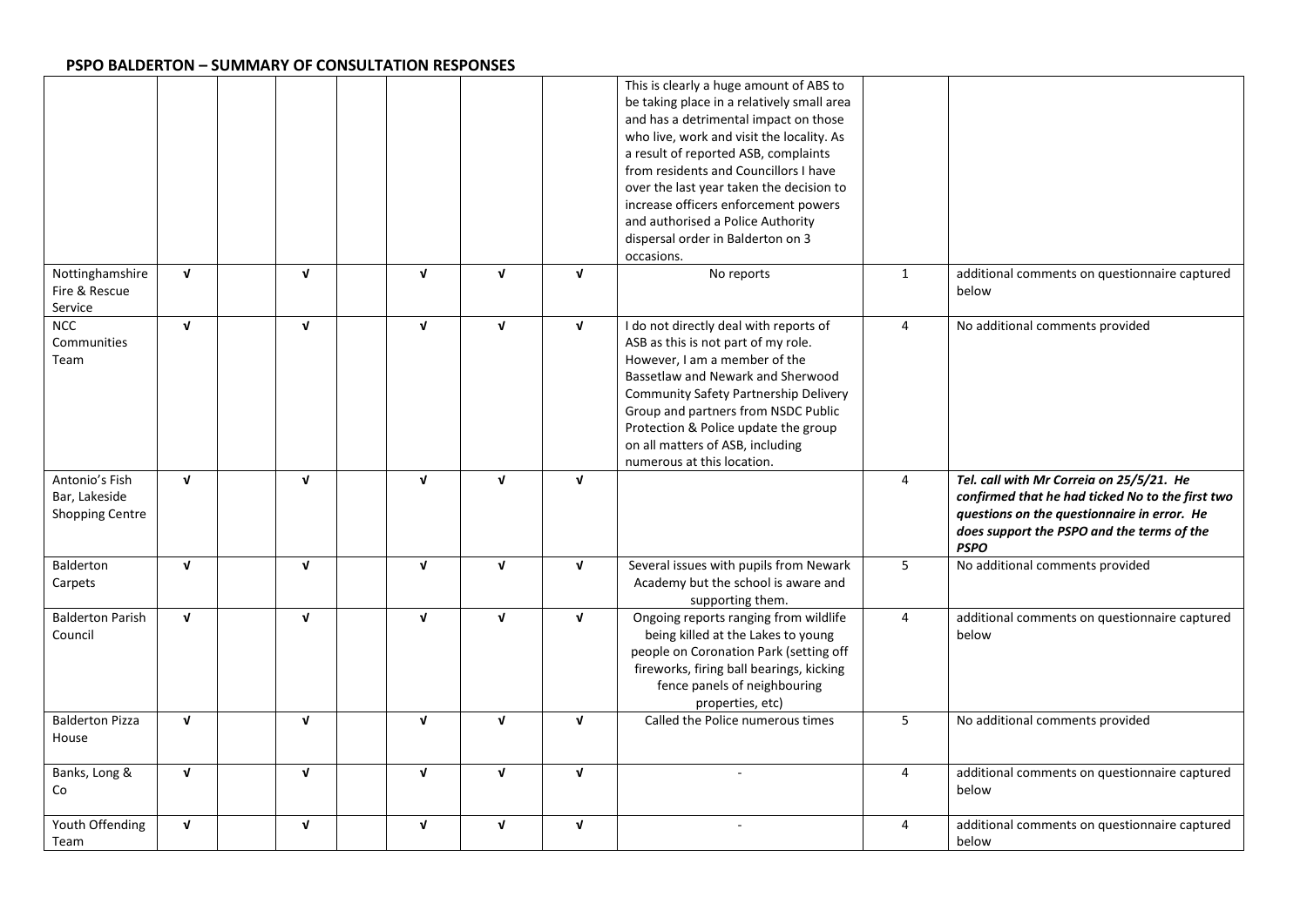| <b>NSDC</b><br>Environmental<br>Services |          |   |  |  |                                 |                          | additional comments on questionnaire captured<br>below |
|------------------------------------------|----------|---|--|--|---------------------------------|--------------------------|--------------------------------------------------------|
| Lidl GB Area<br>Manager                  | N        | N |  |  | Lakeside Shopping Centre weekly | $\overline{\phantom{a}}$ | additional comments on questionnaire captured<br>below |
| <b>Councillor Betty</b><br>Brooks        | <b>V</b> |   |  |  |                                 |                          | additional comments on questionnaire captured<br>below |
| Councillor Johno<br>Lee                  |          |   |  |  |                                 |                          | additional comments on questionnaire captured<br>below |
| <b>Tallis Autostores</b><br>Ltd          |          |   |  |  |                                 |                          | No additional comments provided                        |

# **Specific Comments:**

### **Any further comments:**

| <b>Nottinghamshire Police:</b>            | "As a result of increasing concern, In November 2020 I requested NSDC considers a PSPO for Balderton to give officers additional<br>powers to deal with the ASB issues. As a result of that request the partnership analyst produced a analytical document to<br>support the request." |  |  |  |  |  |  |
|-------------------------------------------|----------------------------------------------------------------------------------------------------------------------------------------------------------------------------------------------------------------------------------------------------------------------------------------|--|--|--|--|--|--|
|                                           | "This dispersal power will allow officers to disperse though who are likely to engage in ASB and prevent issues before they take<br>place."                                                                                                                                            |  |  |  |  |  |  |
| <b>Nottinghamshire Fire &amp; Rescue:</b> | "NFRS has no issues or trends in this area at this present time".                                                                                                                                                                                                                      |  |  |  |  |  |  |
| <b>Antonio's Fish Bar:</b>                | No additional comments                                                                                                                                                                                                                                                                 |  |  |  |  |  |  |
| <b>Balderton Carpets:</b>                 | "Fire related nuisance continues to be an issue in this area. There is a clear risk to public and this PSPO will give the police and<br>council powers to deal with any further issues."                                                                                               |  |  |  |  |  |  |
| <b>Balderton Parish Council:</b>          | "The problems always almost seem to escalate with the lighter, long evenings and when the field is closed at dusk (young people<br>climb over the fence to the park). Residents report feeling intimidated and reluctant to sit in their gardens for fear of being<br>targeted"        |  |  |  |  |  |  |
| <b>Balderton Pizza House:</b>             | No additional comments                                                                                                                                                                                                                                                                 |  |  |  |  |  |  |